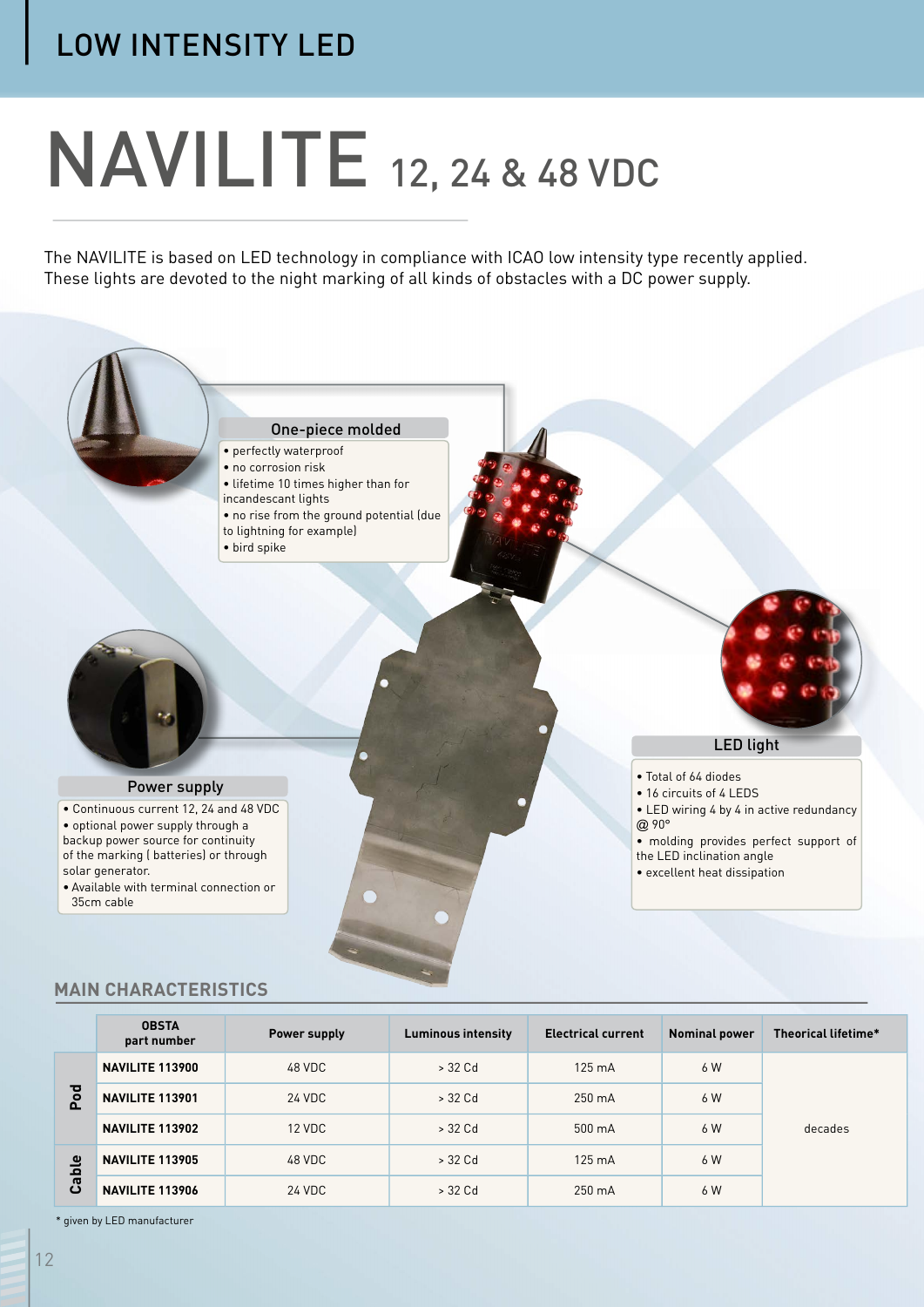# **ADDITIONAL FEATURES**

## **LIGHT INTENSITY DIAGRAM**



|                       | <b>NAVILITE Type A</b>       |  |  |
|-----------------------|------------------------------|--|--|
| IP degree             | 66                           |  |  |
| Operating temperature | $-40^{\circ} + 55^{\circ}$ C |  |  |
| Power supply          | 12, 24, 48 VDC $[+/10\%]$    |  |  |
| Light weight          | 370q                         |  |  |
| Attachment            | M5 screw (provided)          |  |  |
| Maintenance           | none                         |  |  |

\* The weight of the fixing bracket is 0.75kg

#### **DIMENSIONS** (in mm)



## **INSTALLATION ACCESSORIES (optional)**

- · Stainless steel mounting bracket ref. 113920
- Monitoring box ref. 113940, for 2 NAVILITE 48V beacons (simultaneous or normal/backup) with integrated photocell switch (see page 24)
- . Battery Cabinet with 12 hours power backup (see page 50)
- · Solar kit (see page 53)
- · External 230V power supply (ref. 113911) for 1 up to 3 NAVILITE 48V
- · Junction box (ref. 113943) with 3 glands







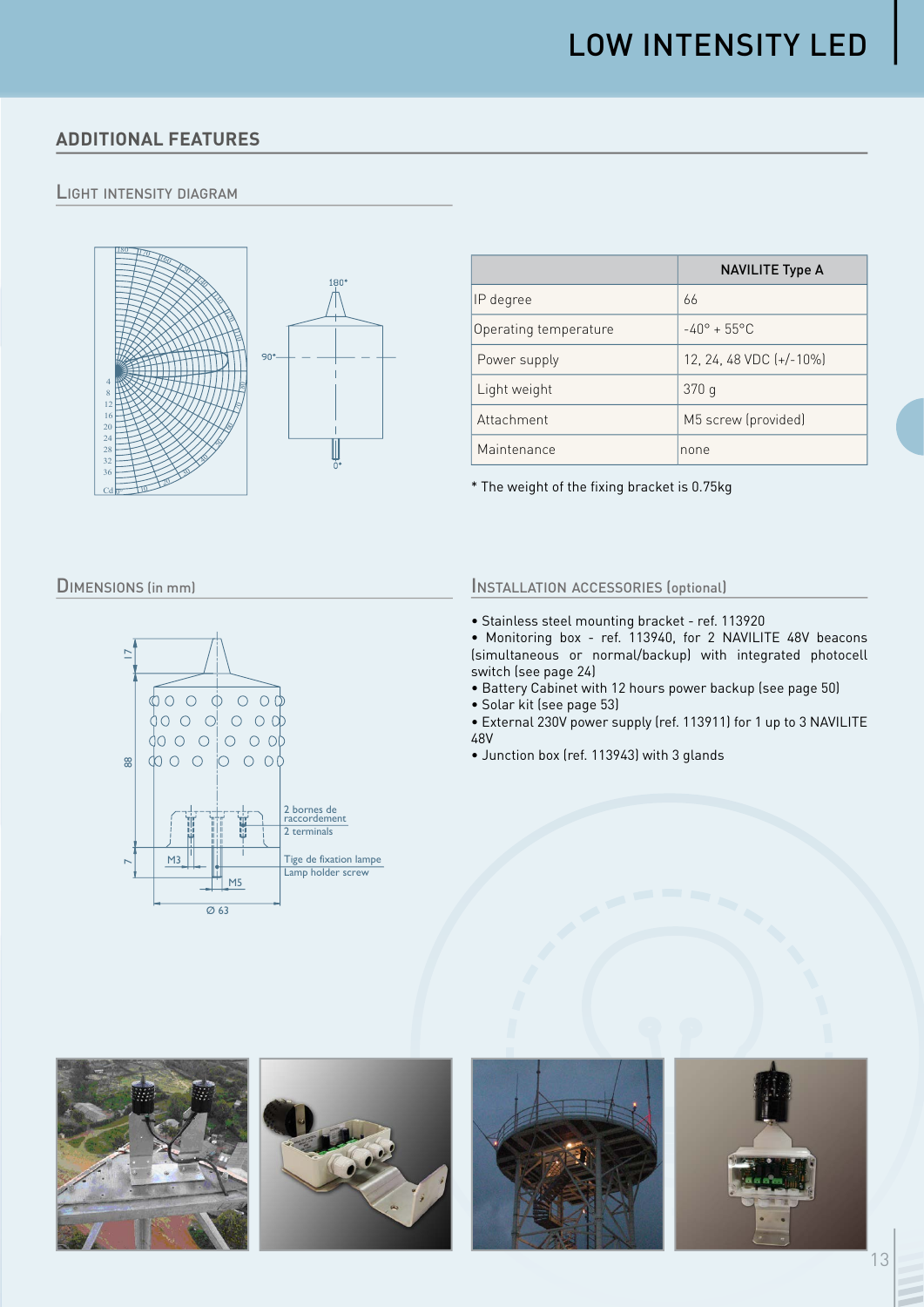# **SOLAR NAVILITE 12 VDC**

The NAVILITE is based on LED technology in compliance with ICAO low intensity type recently applied. These lights are devoted to the night marking of all kinds of obstacles with an OBSTA solar kit.



#### **MAIN CHARACTERISTICS**

| <b>OBSTA</b><br>part number                                 | Power supply | <b>Luminous intensity</b> | <b>Electrical current</b> | <b>Nominal power</b> | Theorical lifetime* |
|-------------------------------------------------------------|--------------|---------------------------|---------------------------|----------------------|---------------------|
| <b>NAVILITE 113903</b><br>(model used wiht<br>solar system) | 12 VDC       | > 10 Cd                   | $250 \text{ mA}$          | $\leq 3$ W           | Decades             |

\* given by LED manufacturer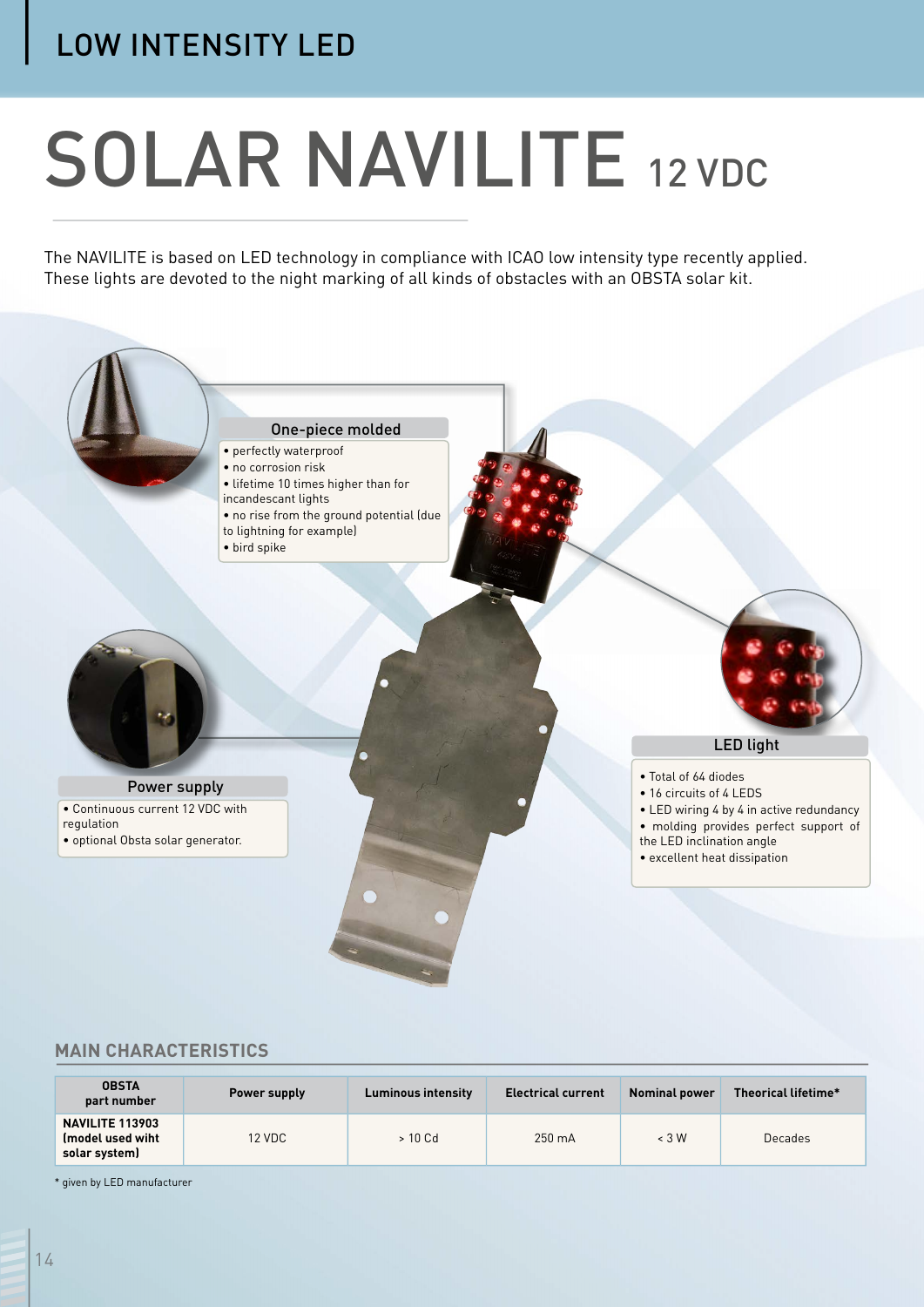# **ADDITIONAL FEATURES**

### **LIGHT INTENSITY DIAGRAM**



|                       | <b>NAVILITE Type A</b>       |  |
|-----------------------|------------------------------|--|
| IP degree             | 66                           |  |
| Operating temperature | $-40^{\circ} + 55^{\circ}$ C |  |
| Power supply          | >12 VDC from Obsta Solar Kit |  |
| Light weight          | 370q                         |  |
| Attachment            | M5 screw (provided)          |  |
| Maintenance           | none                         |  |

\* The weight of the fixing bracket is 0.75kg

#### **DIMENSIONS (in mm)**



#### **INSTALLATION ACCESSORIES (optional)**

- Stainless steel mounting bracket ref. 113920
- Monitoring box ref. 113944, for 2 NAVILITE 12 V beacons<br>(simultaneous or normal/backup)ref. 113903
- 
- · Solar kit (see page 53)





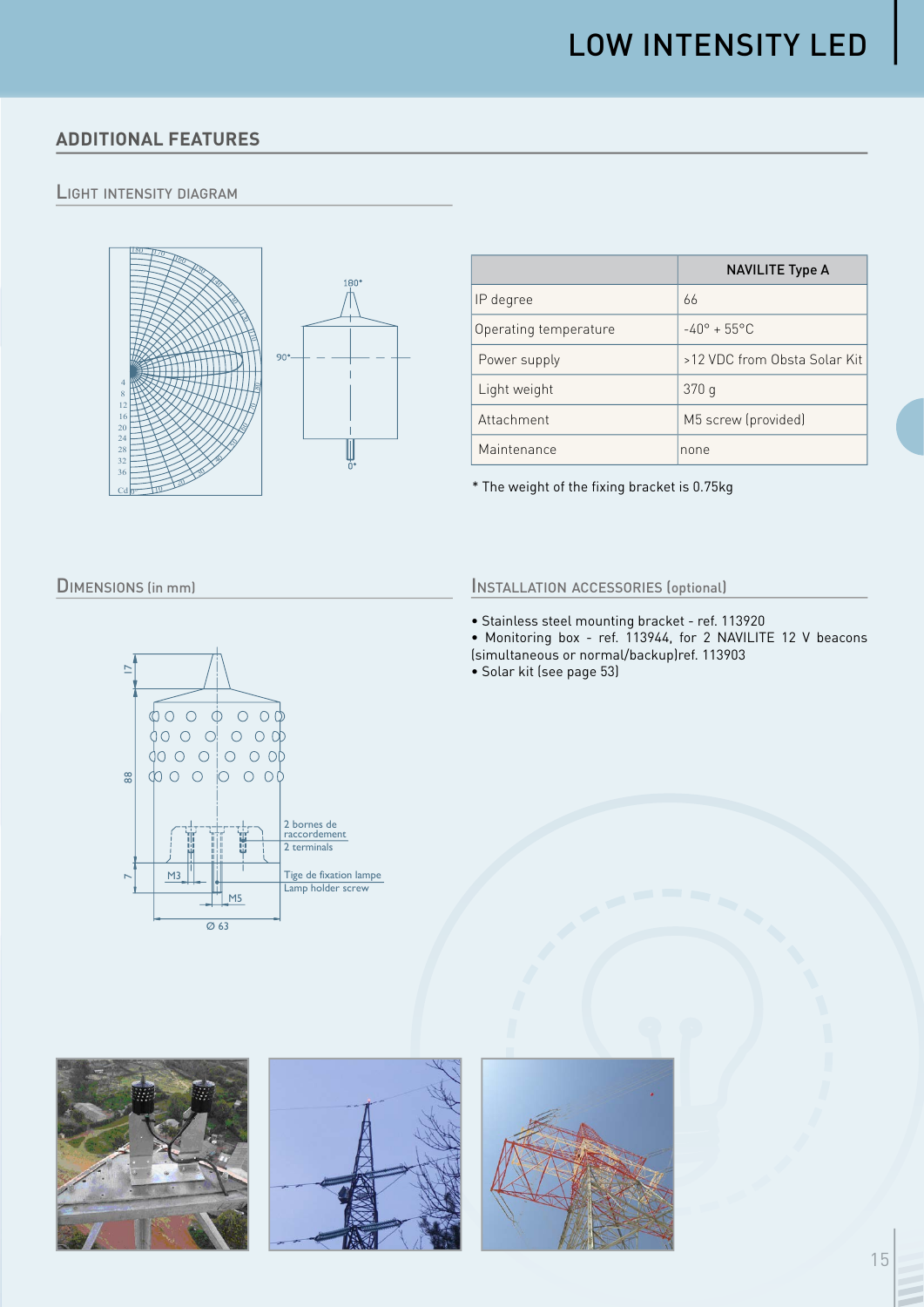# NAVILITE 230 VAC

These lights are dedicated to night marking of any kind of air navigation obstacle in 230VAC.



## **MAIN CHARACTERISTICS**

| <b>OBSTA</b><br>part number | Power supply | <b>Luminous intensity</b> | <b>Electrical current</b> | <b>Nominal power</b> | Theorical lifetime* |
|-----------------------------|--------------|---------------------------|---------------------------|----------------------|---------------------|
| NAVILITE 113909             | 230 VAC      | > 32 Cd                   | $70 \text{ mA}$           | < 6 W                | decades             |

\* given by LED manufacturer